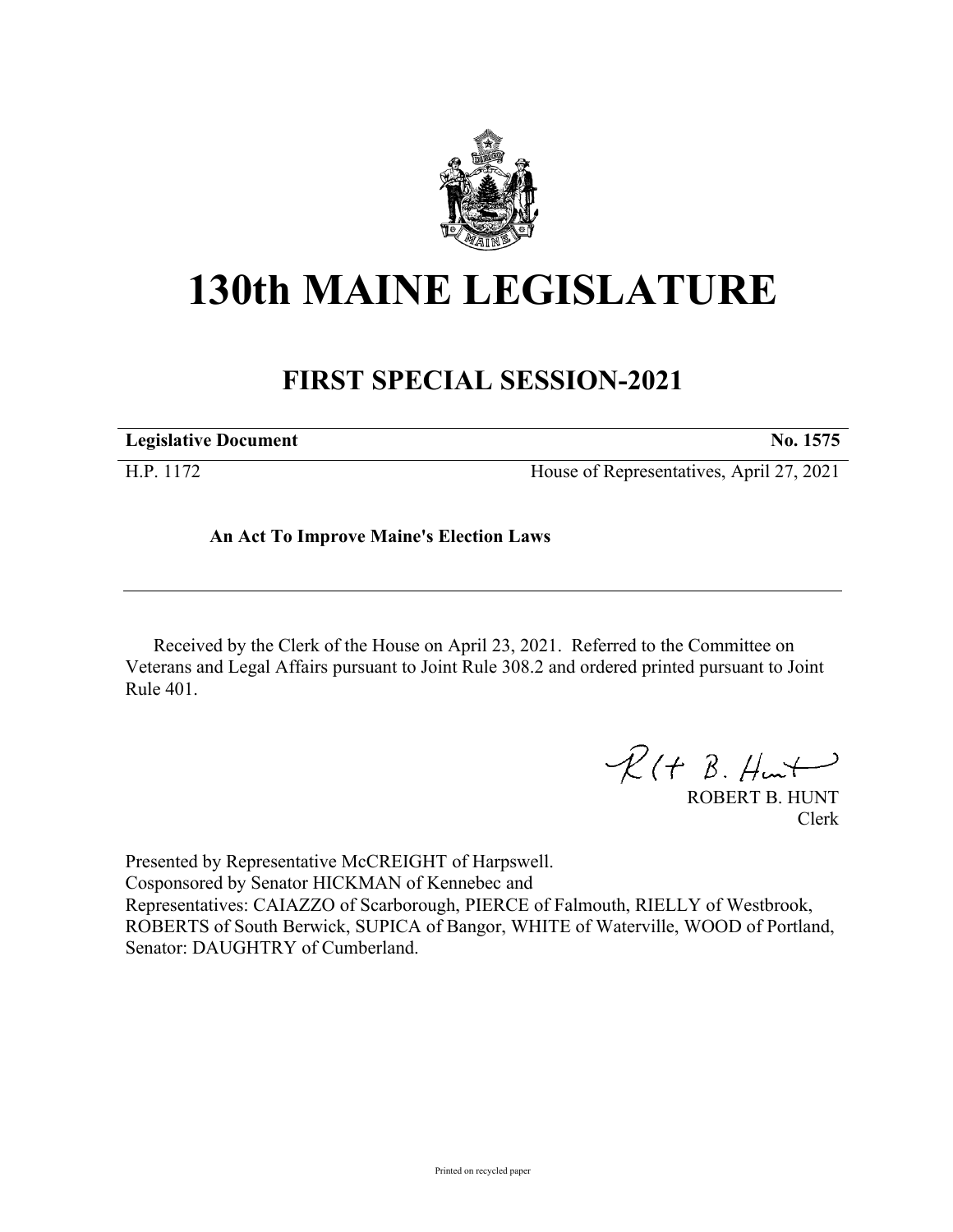1 **Be it enacted by the People of the State of Maine as follows:**

2 **Sec. 1. 21-A MRSA §112-A, sub-§3,** as enacted by PL 2009, c. 253, §11, is 3 amended to read:

4 **3. Other official documents.** An official document, including, but not limited to, a 5 document confirming eligibility determinations for public benefits, a utility bill, a bank 6 statement, a government check, a paycheck, a student identification document with a 7 photograph that is issued by a state-approved public or private school located in this State 8 or that is issued by a duly authorized institution of higher learning that operates in this State 9 or other government document that shows the name and address of the voter; or

10 **Sec. 2. 21-A MRSA §622-A,** as enacted by PL 1997, c. 436, §85, is amended to 11 read:

12 **§622-A. Notice of election**

13 The notice of election must contain the following items: a heading that states "Notice 14 of Election" in bold type, the day, date and title of the election, the voting district 15 designation, if any, the name and location of the voting place, the location of any ballot 16 drop boxes, the opening and closing times of the polls and a list of the offices and 17 referendum questions for that election. The clerk may add times for in-person absentee 18 voting and processing absentee ballots pursuant to section 759, subsection 7.

- 19 **Sec. 3. 21-A MRSA §627, sub-§4,** as amended by PL 2007, c. 455, §24, is further 20 amended to read:
- 21 **4. Minimum size of polling place; complaint to Secretary of State.** Municipalities 22 must provide a polling place large enough to allow public observation. The space must 23 allow for at least one worker from each political party and one nonpartisan observer to 24 remain outside the guardrail enclosure as a pollwatcher. If the municipality uses an 25 incoming voting list for a polling place that is divided into separate segments by voting 26 district or by the alphabetic listing of voters' names, then the municipality must allow at 27 least one worker from each political party and one nonpartisan observer to remain outside 28 the guardrail enclosure as a pollwatcher at each separate segment of the voting list. Each 29 polling place must allow reasonable access to members of the media. Additional party 30 workers and others nonpartisan observers are allowed if there is sufficient space at the 31 polling place. If the space at the polling place is so limited that the presence of the 32 additional party workers and others nonpartisan observers would interfere with the election<br>33 rocess, the warden shall prohibit their presence. If the chair of any party's state committee process, the warden shall prohibit their presence. If the chair of any party's state committee 34 or a representative of any organization that conducts nonpartisan election observation 35 submits a written complaint to the Secretary of State at least 60 days before an election 36 within 14 days of publication of the location of the polling place, the Secretary of State 37 shall authorize an inspection of the polling place considered to be too small to allow party 38 workers and nonpartisan observer access. If the Secretary of State finds a polling place to 39 be too small to allow party workers and nonpartisan observer access, the Secretary of State 40 shall instruct the municipal officers to change the location of the polling place to one of a 41 suitable size. The municipal officers shall advertise the change of the polling place at least 42 3 times in the daily or weekly newspaper, or both, that covers the area.

43 **Sec. 4. 21-A MRSA §753-B, sub-§2, ¶D,** as amended by PL 2011, c. 534, §18, is 44 further amended to read: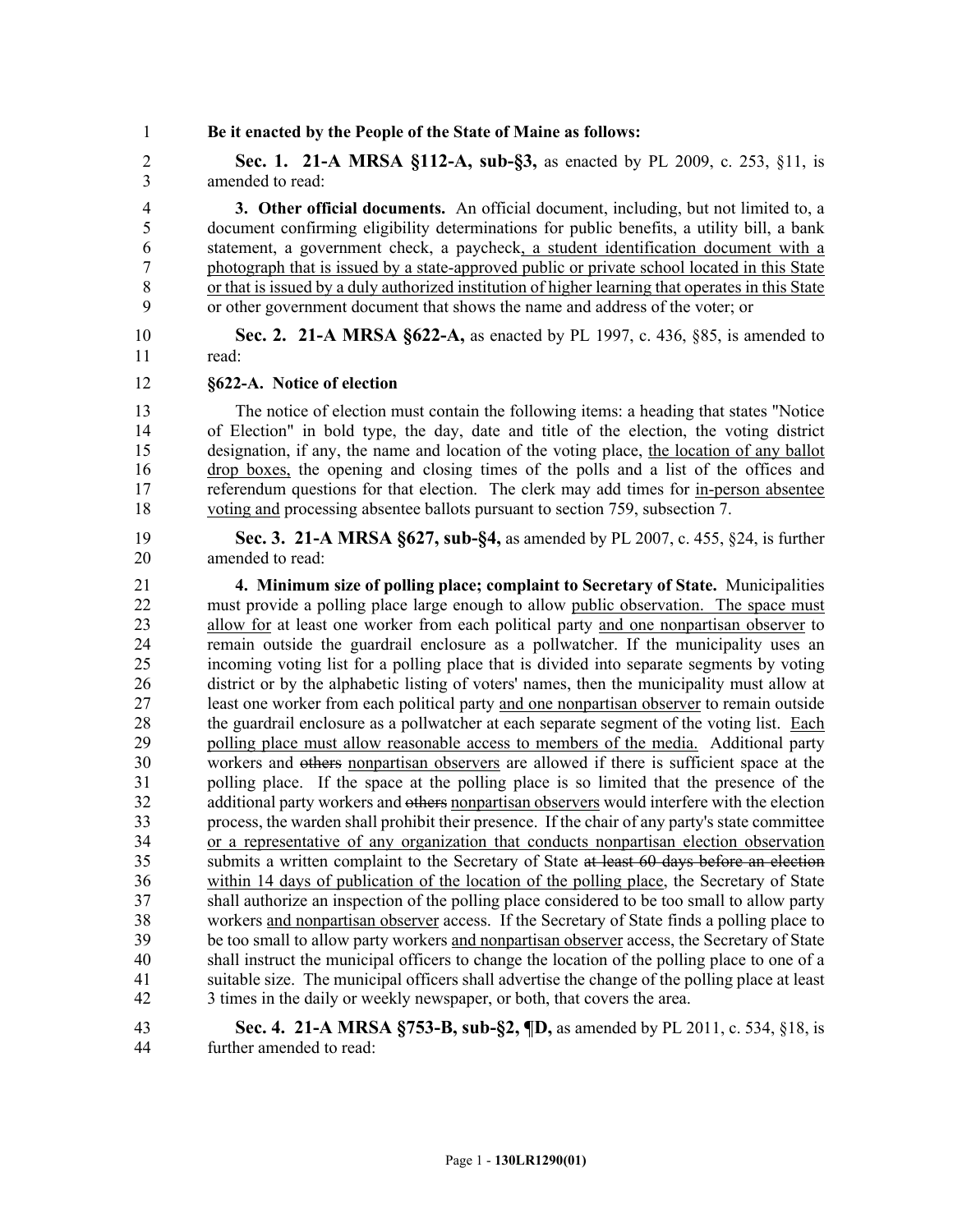| $\mathbf{1}$   | D. To any voter, immediate family member or 3rd person whose request was received                  |
|----------------|----------------------------------------------------------------------------------------------------|
| $\overline{2}$ | in the municipal office after the 3rd on or after the final business day before election           |
| 3              | day, unless the voter signs an application, designed by the Secretary of State, stating            |
| $\overline{4}$ | one of the following reasons for requesting an absentee ballot after the deadline:                 |
| 5              | (1) Unexpected absence from the municipality during the entire time the polls are                  |
| 6              | open on election day;                                                                              |
| 7              | (2) Physical disability;                                                                           |
| 8              | (3) Inability to travel to the polls if the voter is a resident of a coastal island ward           |
| 9              | or precinct; or                                                                                    |
| 10             | (4) An incapacity or illness that has resulted in the voter's being unable to leave                |
| 11             | home or a treatment facility.                                                                      |
| 12             | The Secretary of State shall develop uniform language for a municipality to display                |
| 13             | describing the reasons a voter may request an absentee ballot after the deadline set forth         |
| 14             | in this paragraph. A municipality shall use the uniform language on any signs at the               |
| 15             | municipal office and on any website, social media page or other media that the                     |
| 16             | municipality uses to communicate election information.                                             |
| 17             | Sec. 5. 21-A MRSA §753-B, sub-§8, as amended by PL 2011, c. 399, §24, is                           |
| 18             | further amended to read:                                                                           |
| 19             | 8. Absentee voting in presence of clerk. A person who wishes to vote by absentee                   |
| 20             | ballot may, without completing an application, vote by absentee ballot in the presence of          |
| 21             | the clerk, except as provided in subsection 2. For a municipality with more than 500               |
| 22             | registered voters, the clerk's office must be open for this purpose for no fewer than 4 hours      |
| 23             | on the Friday prior to the day of the election. The method of voting is otherwise as               |
| 24             | prescribed in this article. After the person has voted, the clerk shall sign the affidavit on      |
| 25             | the return envelope as a witness, indicate on the envelope that the voter voted in the             |
| 26             | presence of a clerk and ensure that the affidavit on the return envelope is properly               |
| 27             | completed by the voter. For the 45 days preceding an election, during the hours when the           |
| 28             | clerk's office is open and may be conducting absentee voting, the display or distribution of       |
| 29             | any advertising material intended to influence a voter's decision regarding a candidate or         |
| 30             | question on the ballot for that election is prohibited within the clerk's office and on public     |
| 31             | property within 250 feet of the entrance to the building in which the clerk's office is located.   |
| 32             | This subsection does not apply to the display or distribution of any campaign advertising          |
| 33             | material on private property that is within 250 feet of the entrance to the building in which      |
| 34             | the clerk's office is located. For purposes of this section, "private property" includes           |
| 35             | privately owned property subject to a public right-of-way that is an easement right-of-way.        |
| 36             | This subsection does not apply to campaign advertising material on automobiles traveling           |
| 37             | to and from the municipal office or parked on municipal property while the occupants are           |
| 38             | visiting the municipal office to conduct municipal business. It does not prohibit a person         |
| 39             | who is at the municipal office for the purpose of conducting municipal business or for             |
| 40             | absentee voting from wearing a campaign button when the longest dimension of the button            |
| 41             | does not exceed 3 inches.                                                                          |
| 42             | <b>Sec. 6. 21-A MRSA §754-A, sub-§1, <math>\P</math>D</b> , as amended by PL 2019, c. 371, §36, is |
| 43             | further amended to read:                                                                           |
|                |                                                                                                    |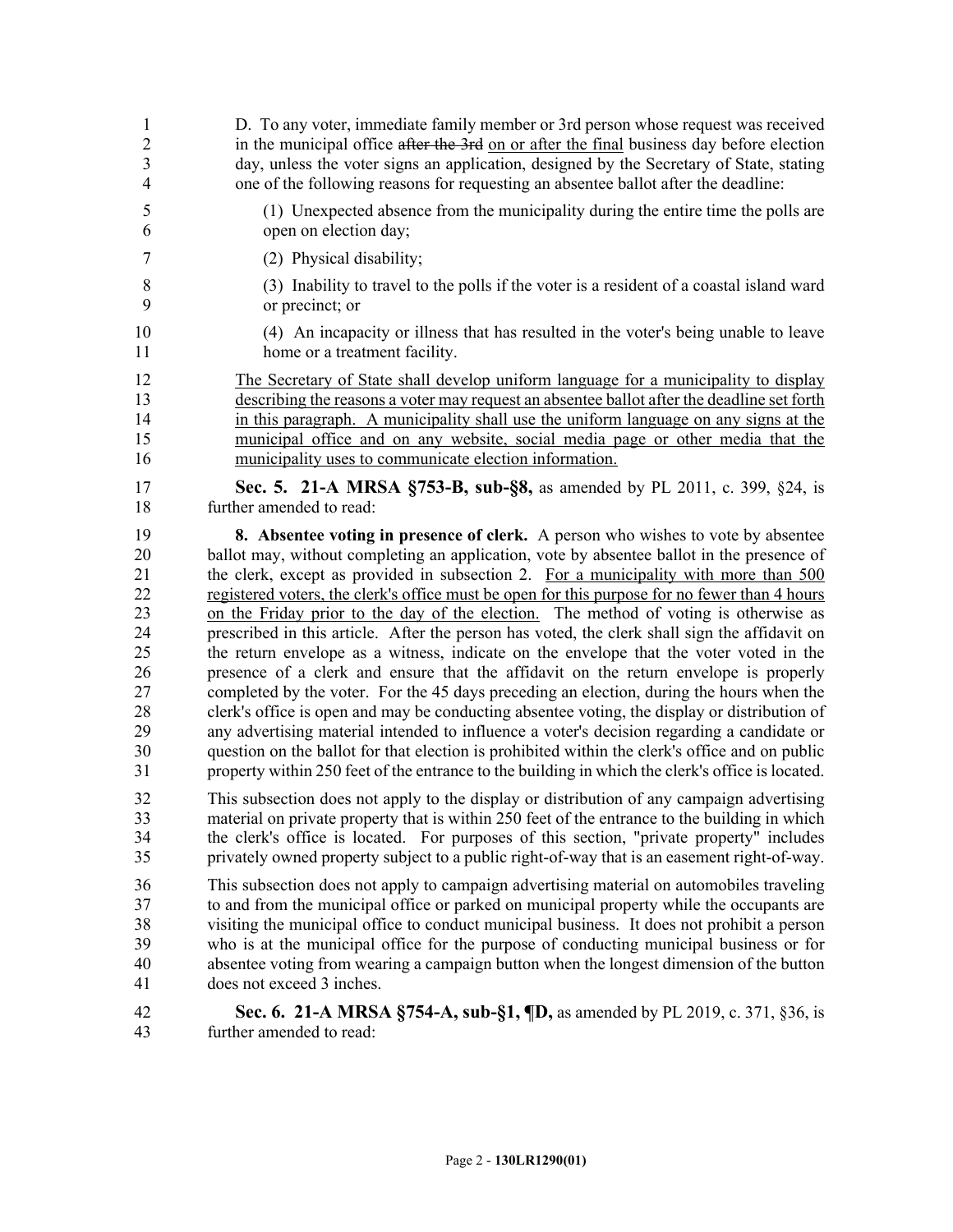1 D. The voter or an immediate family member of the voter shall return the sealed 2 envelope containing the voted ballot to the clerk of the municipality where the voter 3 resides by mail, by personal delivery or by depositing it into a secured drop box 4 accessible by only the municipal clerk. The voter shall send a completed voter 5 registration or absentee ballot application, if necessary, in a separate envelope. The 6 Secretary of State shall adopt rules regarding the design and use of secured drop boxes, 7 including access to and security of secured drop boxes, and the chain of custody for 8 ballots placed in secured drop boxes. The rules must allow a municipality to have 9 multiple secured drop boxes.

10 **Sec. 7. 21-A MRSA §756, sub-§2,** as amended by PL 2009, c. 538, §9, is further 11 amended to read:

12 **2. Clerk to examine signatures and affidavit.** The clerk shall compare the signature 13 of the voter on the application, where required, with that on the corresponding return 14 envelope. The clerk shall examine the affidavit on the return envelope. If the signatures 15 appear to have been made by the same person and if the affidavit is properly completed, 16 the clerk shall write "OK" and the clerk's initials on the return envelope. Otherwise, the 17 clerk shall note any discrepancy on the return envelope. If there is a signature discrepancy 18 or missing signature, the clerk shall immediately notify the voter and provide an 19 opportunity for the voter to cure the ballot under procedures directed by the Secretary of 20 State. The Secretary of State shall adopt rules for ballot curing procedures.

- 21 A. If the signatures do not appear to have been made by the same person, but this 22 discrepancy is apparently the result of the voter's having properly obtained assistance 23 under either section 753–A, subsection 5, or section 754–A, subsection 3, or both, then 24 the clerk shall note the discrepancy on the return envelope, but shall also write "OK" 25 and the clerk's initials on the return envelope.
- 26 **Sec. 8. 21-A MRSA §759, sub-§7,** as amended by PL 1997, c. 436, §113, is further 27 amended to read:

28 **7. Processing before close of polls.** A If the municipal clerk does not intend to process 29 absentee ballots prior to election day pursuant to section 760-B, a notice signed by the 30 municipal clerk must be posted at least 7 days before election day in the same manner as 31 posting the notice of election, under section 621‑A, stating each specific time that the clerk 32 intends to begin processing absentee ballots on election day. The warden shall follow the 33 procedures required by subsections 1 to 6 5 to process absentee ballots before the close of 34 the polls. The clerk shall notify the chairs of each political party of the municipality, in 35 writing, that this procedure is to occur. This notice must be considered sufficient as long 36 as it is mailed to the last address of each municipal chair that is known to the clerk.

## 37 **Sec. 9. 21-A MRSA §760-A, first ¶,** as enacted by PL 1995, c. 459, §82, is 38 amended to read:

39 The clerk shall use the following procedure when processing the absentee ballots at a 40 central location on election day.

- 41 **SUMMARY**
- 42 This bill makes the following changes to the election laws.